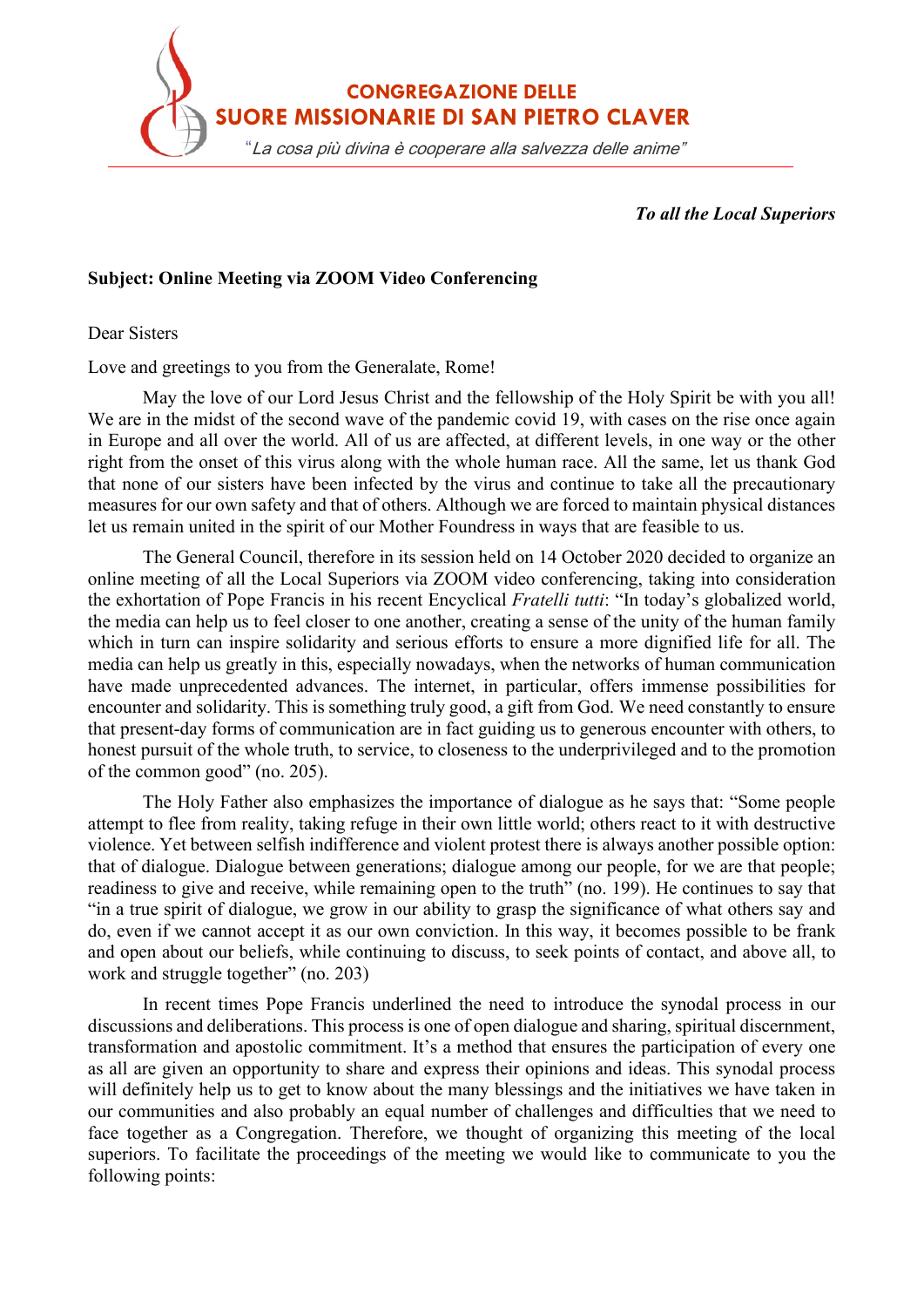- 1 The online meeting is scheduled to be held from **24 to 28 November 2020 via ZOOM Video Conferencing**. Taking into consideration the time zones we have divided the communities into two groups and scheduled the timing respectively. Group A will have the meeting from 09:00 to 12:00 (Italian time) and Group B will have the meeting from 15:30 to 19:00 (Italian time). All the same, you are free to participate in all the sessions with prior communication with the moderator of the day.
- 2 The online meeting will basically have the following programme each day: Group A three hours and Group  $B$  – three and half hours with a 15 minutes break. Kindly refer to the **attachment no. 01**, for the group details, the programme and the agenda for each day:
	- $\triangleright$  Opening prayer (05 mins)
	- $\triangleright$  Presentation on the Theme of the Day (20 mins)
	- $\triangleright$  Sharing on the Theme of the Day by the Superiors (05 mins each)
	- $\triangleright$  General Discussion (10 mins)
	- $\triangleright$  Conclusion by the Moderator (05 mins)
	- $\triangleright$  Concluding prayer (05 mins)
- 3 All the procedural matters regarding the meeting and the use of ZOOM video conferencing with its technical aspects are attached along with this letter in **attachment no. 02**. You may also consult other sisters who already know to use ZOOM app, if you need to know how to install this app in your gadgets and get to know about its functioning.
- 4 All the Superiors are requested to arrange a community meeting or meetings and discuss the following aspects pertaining to the life of your community and our Congregation and send a report of your discussions to the Generalate not later than 15 November 2020. The report should have the following aspects, which you will have to present on the day assigned to discuss the respective theme. Kindly write your reports based on the sequence of the themes discussed below. We have posed some questions under every aspect to facilitate the discussions in your communities but you may also add some other aspects which you deem important:
	- *Sharing about the Life of the Community Specially in these Days of Coronavirus Pandemic*. Brief idea about the present situation in the locality of your community. How have you been able to face this situation as a community? What were the difficulties you encountered during these days? How did you support each other during these days and specially during the lock down? What strategies have you set in your community to face the new normal? How did this time of coronavirus lockdown affect the apostolate in your community? Our Mother Foundress if she was living in this time would have not remained calm and inactive. What inspiration can we draw from our Mother's life and put it in practice in our time? What concrete measures did you take as a community to reach out to the needy people in your neighbourhood?
	- *The Importance of the Leadership Role in our Congregation*. The duties of the Superiors and specially that of the local superiors are very well laid out in our Constitutions (Cf. art no. 120, 120.1 and 120.2). How should a leader be in our times? What are the qualities a leader should cultivate to guide the community? What are the expectations of the community members from a superior? How can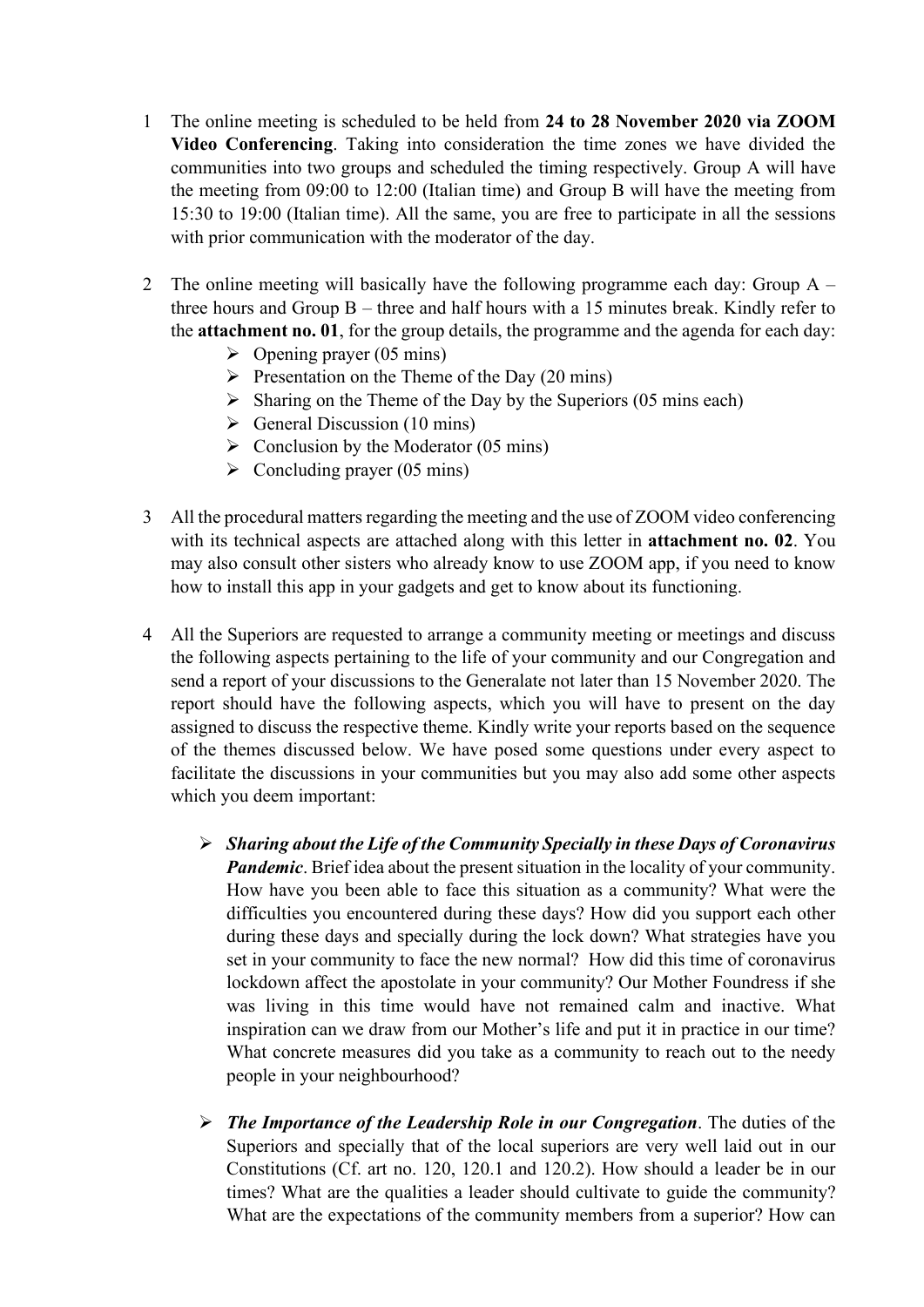we cultivate a more fraternal relationship between the superior and the community members? Are we maintaining regular bi-monthly reports and Annual Chronicle in our community and faithfully sending them to the Generalate in due time as required by our Directory (Cf. art no.122.1)?

- *Community Life and Formation:* Life in common is an essential aspect of our consecrated life. How do we relate to our community members? Are we regular for the community prayers and all other community activities? Are we nourishing the spirit of fraternal living and mutual concern in our communities? Are we as a community influenced by growing secularism and individualism? A healthy community naturally becomes a fruitful ground to nurture vocations and to give good formation. In fact chapter XI and XII are explicitly speaking about the aim and nature of Claverian formation at all levels: initial, temporary and ongoing. All the same given the context we live in influenced by the secular world and the technological advancement, it would be nice to reflect profoundly on diverse aspects of formation in our congregation. What are the difficulties posed before the formators today? How can we help the formators to be efficient in responding to today's challenges in formation? What are the expectations of our junior sisters from the formators? What changes could we bring in to make our formation more apt to our times and to form sisters who love our Foundress and her charism? Are we giving good testimony to attract young women to our way of life? As a community do we support young vocations and help them on their way to human and spiritual maturity? Are we making good use of the opportunities in the dioceses for the ongoing formation of our sisters?
- *Mission, Apostolate and the Use of Modern Means of Communication and Media:* Today more than ever we are made aware of the importance the means of communication and media plays in our individual lives and our apostolate. Our constitution speaks about our Apostolic activities, missionary zeal and specific works (Cf. nos. 79 and 80). How can we make our apostolate more profound? What new measures can we take in responding to the demands of our apostolic mission? During the last General Chapter an emphasis was laid regarding the use of the possibilities of internet and Social Media for missionary animation. How can we integrate the modern means of communication and media in our mission and apostolate? These means as shown by the newly beatified young Blessed Carlo Acutis should be used for the greater glory of God and salvation of souls. How are we making use of the internet and the gadgets we possess? During this time of pandemic did we make good use of these means at our disposal to remain in contact with our benefactors and collaborators and for missionary animation? What are your suggestions in order to make these means of virtual communication yield more fruit in our apostolate and mission? Do you have any suggestion regarding our ECCO magazine?